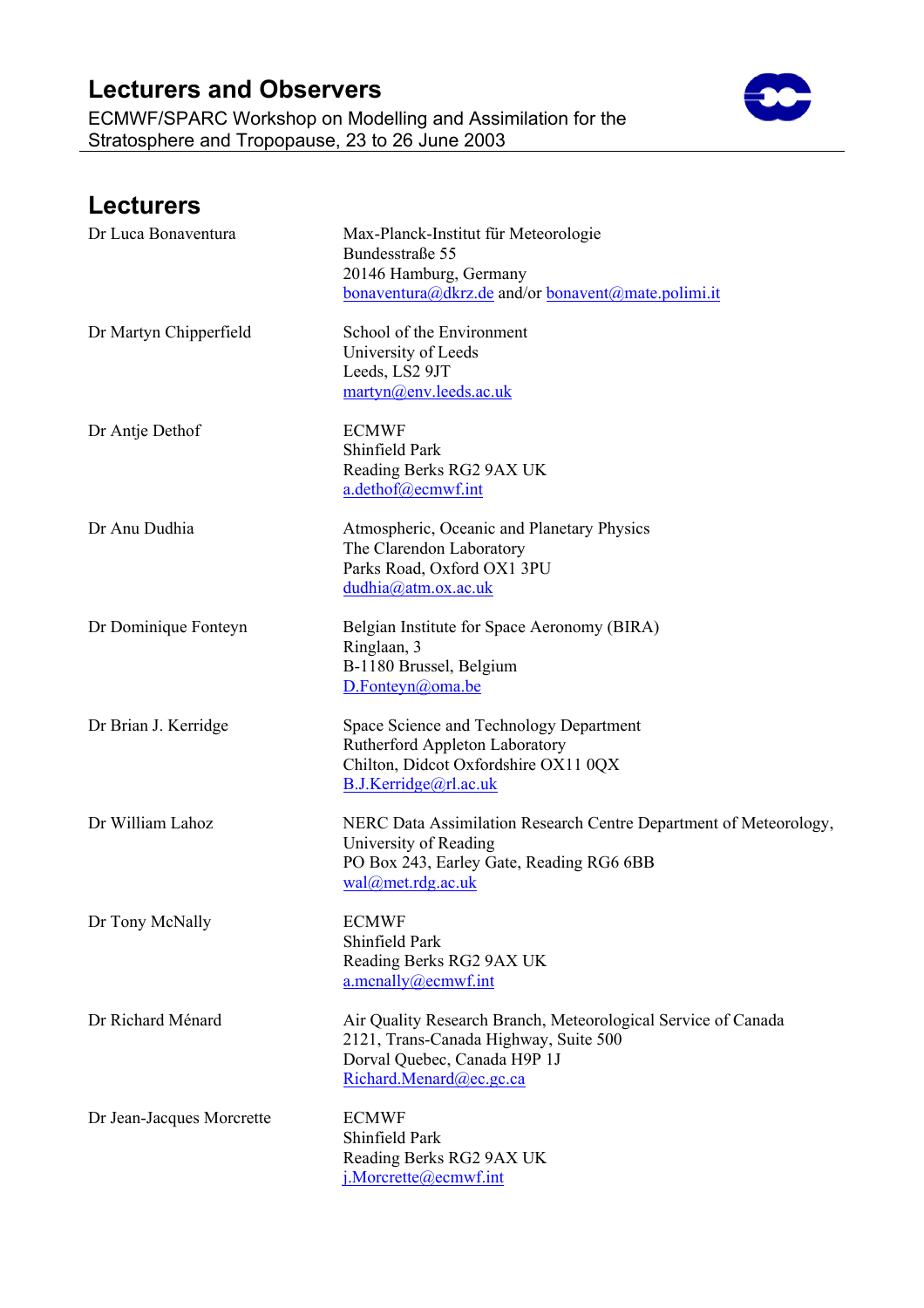ECMWF/SPARC Workshop on Modelling and Assimilation for the Stratosphere and Tropopause, 23 to 26 June 2003



| <b>Lecturers</b>          |                                                                                                                                                             |
|---------------------------|-------------------------------------------------------------------------------------------------------------------------------------------------------------|
| Prof Alan O'Neill         | Data Assimiltion Research Centre, Department of Meteorology<br>Univeristy of Reading<br>P O Box 243, Earley Gate, Reading, RG6 6BB<br>alam@met.rdg.ac.uk    |
| Dr Steven Pawson          | Data Assimilation Office<br>NASA GSFC, Code 910.3<br>Greenbelt, MD 20771-0001 USA<br>pawson@dao.gsfc.nasa.gov                                               |
| Prof Thomas Peter         | Institut für Atmosphäre und Klima, ETH Hönggerberg HPP L 8.2<br>Schafmattstr. 30<br>CH-8093 Zürich, Switzerland<br>thomas.peter@ethz.ch                     |
| Dr Vincent-Henri Peuch    | Météo-France, CNRM/GMGEC/CATS<br>42, avenue G. Coriolis.<br>F-31057 Toulouse Cedex, France<br>Vincent-Henri.Peuch@meteo.fr                                  |
| Dr Greg Roff              | Bureau of Meteorology. BMRC<br>PO Box 1289k,<br>Melbourne, Victoria 3001, Australia<br>G.Roff@bom.gov.au                                                    |
| Prof Theodore G. Shepherd | Atmospheric Physics Group, Department of Physics<br>University of Toronto<br>60 St. George Street, Toronto M5S 1A7 Canada<br>tgs@atmosp.physics.utoronto.ca |
| Dr Adrian Simmons         | <b>ECMWF</b><br>Shinfield Park<br>Reading Berks RG2 9AX UK<br>a.simmons@ecmwf.int                                                                           |
| Dr Richard Swinbank       | Met Office, London Road<br><b>Bracknell</b><br>Berkshire RG12 2SZ<br>richard.swinbank@metoffice.com                                                         |
| Dr Larry W. Thomason      | <b>NASA Langley Research Center</b><br>Mail Stop 475<br>Hampton, VA 23681 USA<br>$l.w.$ thomason@nasa.gov                                                   |
| Dr John Thuburn           | Department of Meteorology, University of Reading<br>Earley Gate, PO Box 243,<br>Reading RG6 6BB<br>swsthubn@met.rdg.ac.uk                                   |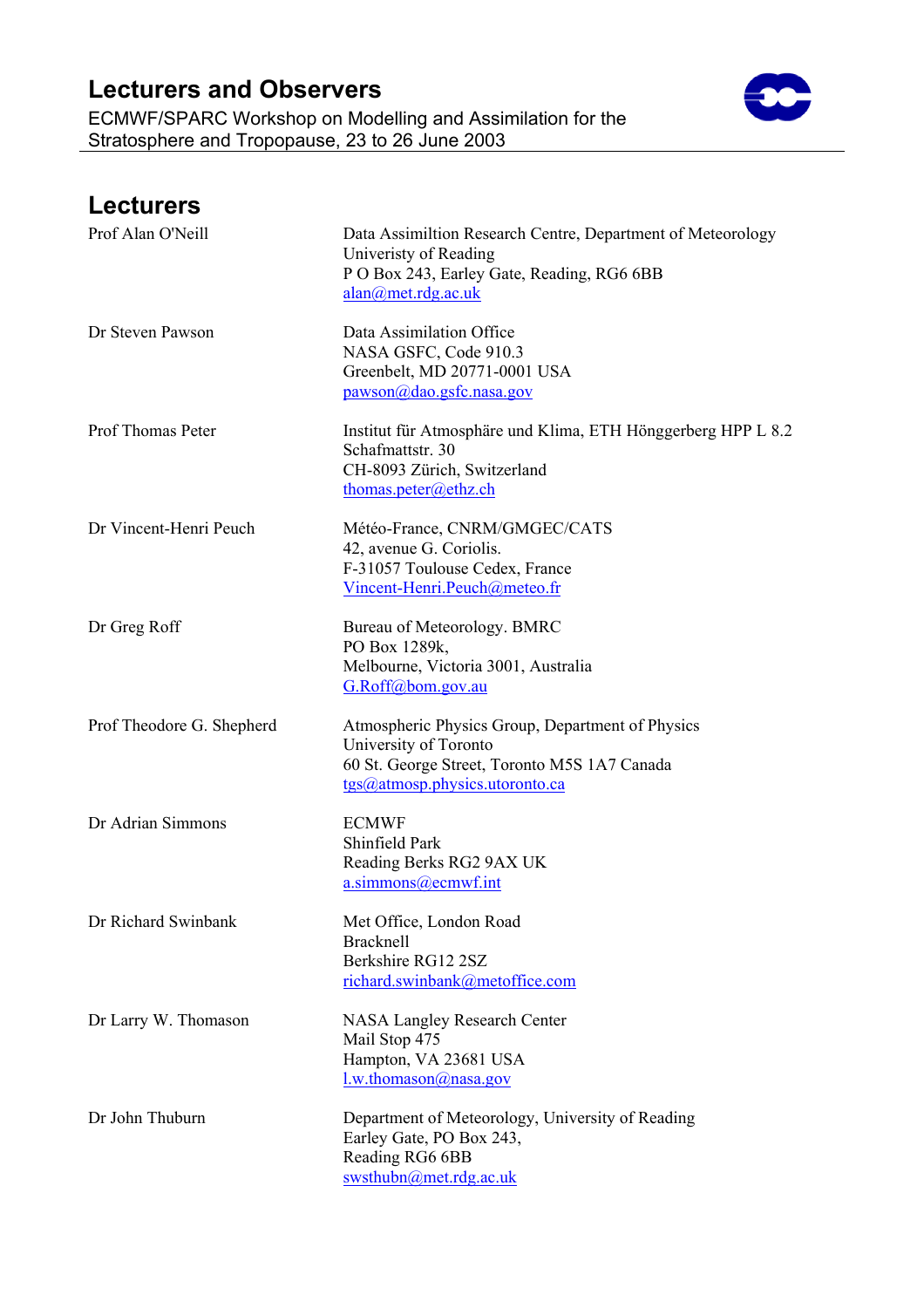ECMWF/SPARC Workshop on Modelling and Assimilation for the Stratosphere and Tropopause, 23 to 26 June 2003



#### **Lecturers**

Dr Agathe Untch ECMWF

Shinfield Park Reading Berks RG2 9AX UK [a.untch@ecmwf.int](mailto:a.untch@ecmwf.int)

Dr Heini Wernli **Institut für Atmosphäre und Klima** Schafmattstr. 30, ETH Hönggerberg HPP J 5 CH-8093 Zürich, Switzerland [Heini.wernli@iac.umnw.ethz.ch](mailto:Heini.wernli@iac.umnw.ethz.ch)